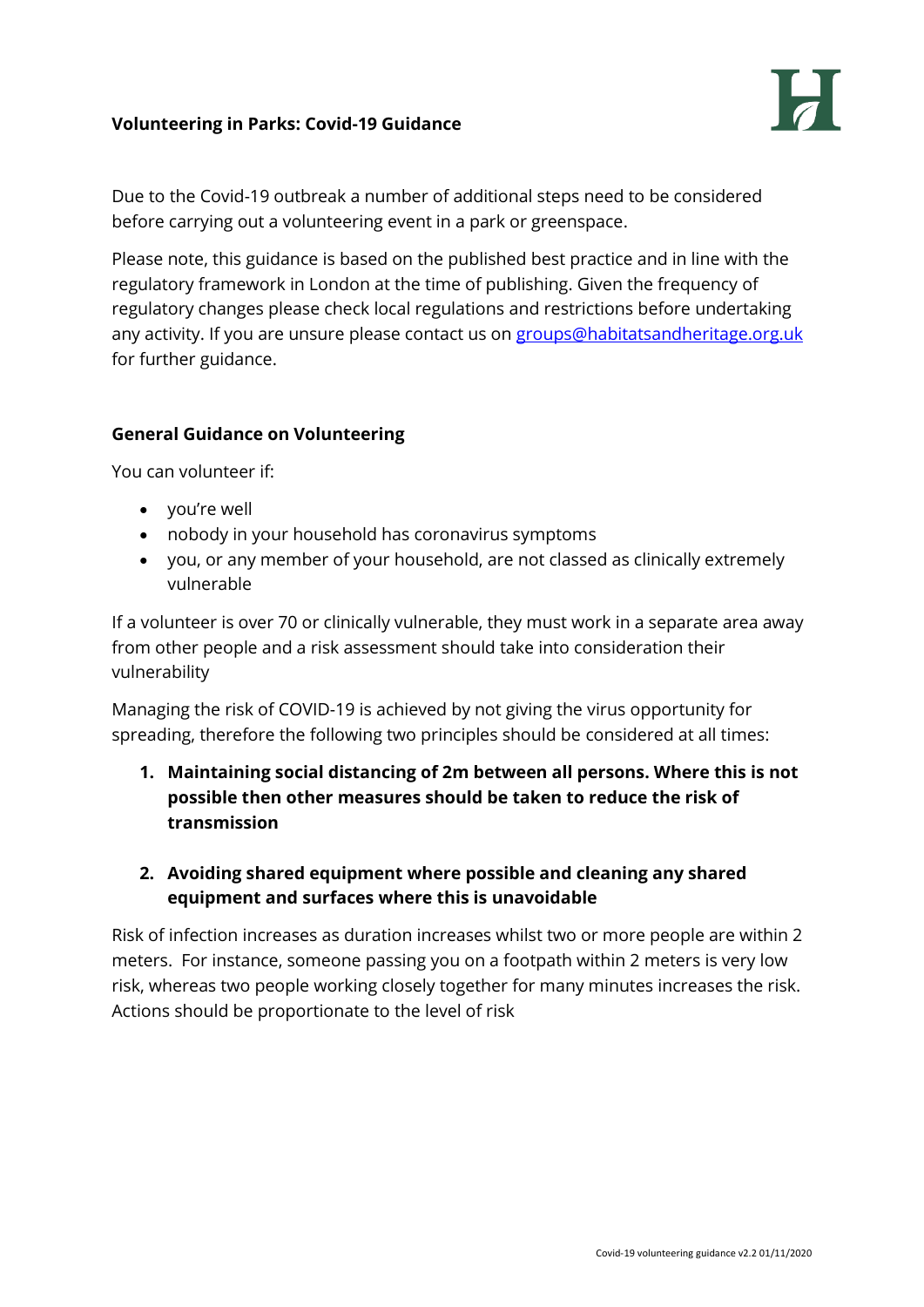## **Guidance for Group Leaders**



#### **If a volunteer shows symptoms:**

- If anyone turns up to volunteer and shows signs of symptoms of coronavirus, they must be sent home immediately, preferably not using public transport. This should be recorded and a discussion had as to whether there has been a risk of passing the virus on to others
- If they have just arrived onto site, not touched anything, and remained 2m away from others then no further action is required. If, however they develop the symptoms later in the day or have touched items shared by others, and/or have been near others, then action must be taken. This requires a careful response which will include a clean down of all relevant surfaces and may include selfisolation of everyone who was near the person. Having a complete register of attendees with contact details is more important than ever.

### **First Aid & Emergencies:**

- Providing emergency first aid takes precedence over COVID-19 safety actions. For first aid guidance follow the [HSE advice.](https://www.hse.gov.uk/coronavirus/first-aid-and-medicals/first-aid-certificate-coronavirus.htm)
- If first aid is required, then try to assist at a safe distance from the casualty as much as you can and minimise the time you share a breathing zone. If they are capable, tell them to do things for you, but treating the casualty properly should be a first-aiders priority.

### **Before the event:**

- It is still forbidden for groups of more than six people from different households to meet up, so consider capping attendance to your event at a maximum of 6 (or splitting larger groups up into smaller groups working under another nominated group leader in a different geographic area)
- Complete a risk assessment including documenting the steps and procedures you are undertaking to mitigate against Covid-19
- Pre-event communications with volunteers must include a clear message that they must not attend if they or any member of their household have symptoms of the virus or has been tested positive. They should not attend if they, or any member of their household is classed as clinically extremely vulnerable
- Consider the location for your event, especially how likely volunteers will be to use public transport to get there. Sites with no parking and those that are only accessible by public transport and/or where most participants do not/cannot